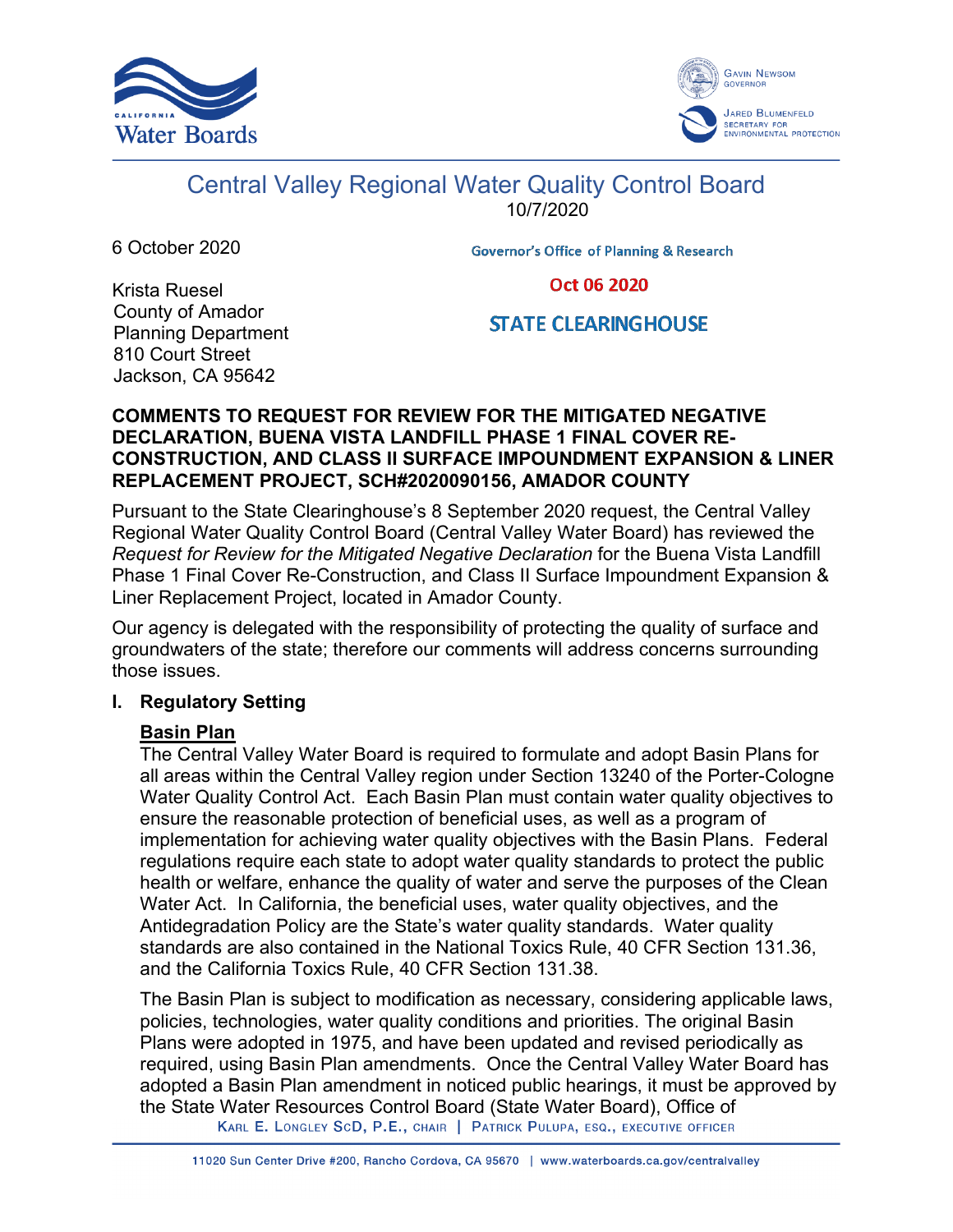Buena Vista Landfill Phase 1 Final Cover - 2 - 6 October 2020 Re-Construction, and Class II Surface Impoundment Expansion & Liner Replacement Project Amador County

Administrative Law (OAL) and in some cases, the United States Environmental Protection Agency (USEPA). Basin Plan amendments only become effective after they have been approved by the OAL and in some cases, the USEPA. Every three (3) years, a review of the Basin Plan is completed that assesses the appropriateness of existing standards and evaluates and prioritizes Basin Planning issues. For more information on the *Water Quality Control Plan for the Sacramento and San Joaquin River Basins*, please visit our website:

[http://www.waterboards.ca.gov/centralvalley/water\\_issues/basin\\_plans/](http://www.waterboards.ca.gov/centralvalley/water_issues/basin_plans/)

## **Antidegradation Considerations**

All wastewater discharges must comply with the Antidegradation Policy (State Water Board Resolution 68-16) and the Antidegradation Implementation Policy contained in the Basin Plan. The Antidegradation Implementation Policy is available on page 74 at:

https://www.waterboards.ca.gov/centralvalley/water\_issues/basin\_plans/sacsjr\_2018 05.pdf

In part it states:

*Any discharge of waste to high quality waters must apply best practicable treatment or control not only to prevent a condition of pollution or nuisance from occurring, but also to maintain the highest water quality possible consistent with the maximum benefit to the people of the State.*

*This information must be presented as an analysis of the impacts and potential impacts of the discharge on water quality, as measured by background concentrations and applicable water quality objectives.*

The antidegradation analysis is a mandatory element in the National Pollutant Discharge Elimination System and land discharge Waste Discharge Requirements (WDRs) permitting processes. The environmental review document should evaluate potential impacts to both surface and groundwater quality.

#### **II. Permitting Requirements**

## **Construction Storm Water General Permit**

Dischargers whose project disturb one or more acres of soil or where projects disturb less than one acre but are part of a larger common plan of development that in total disturbs one or more acres, are required to obtain coverage under the General Permit for Storm Water Discharges Associated with Construction and Land Disturbance Activities (Construction General Permit), Construction General Permit Order No. 2009-0009-DWQ. Construction activity subject to this permit includes clearing, grading, grubbing, disturbances to the ground, such as stockpiling, or excavation, but does not include regular maintenance activities performed to restore the original line, grade, or capacity of the facility. The Construction General Permit requires the development and implementation of a Storm Water Pollution Prevention Plan (SWPPP). For more information on the Construction General Permit, visit the State Water Resources Control Board website at: